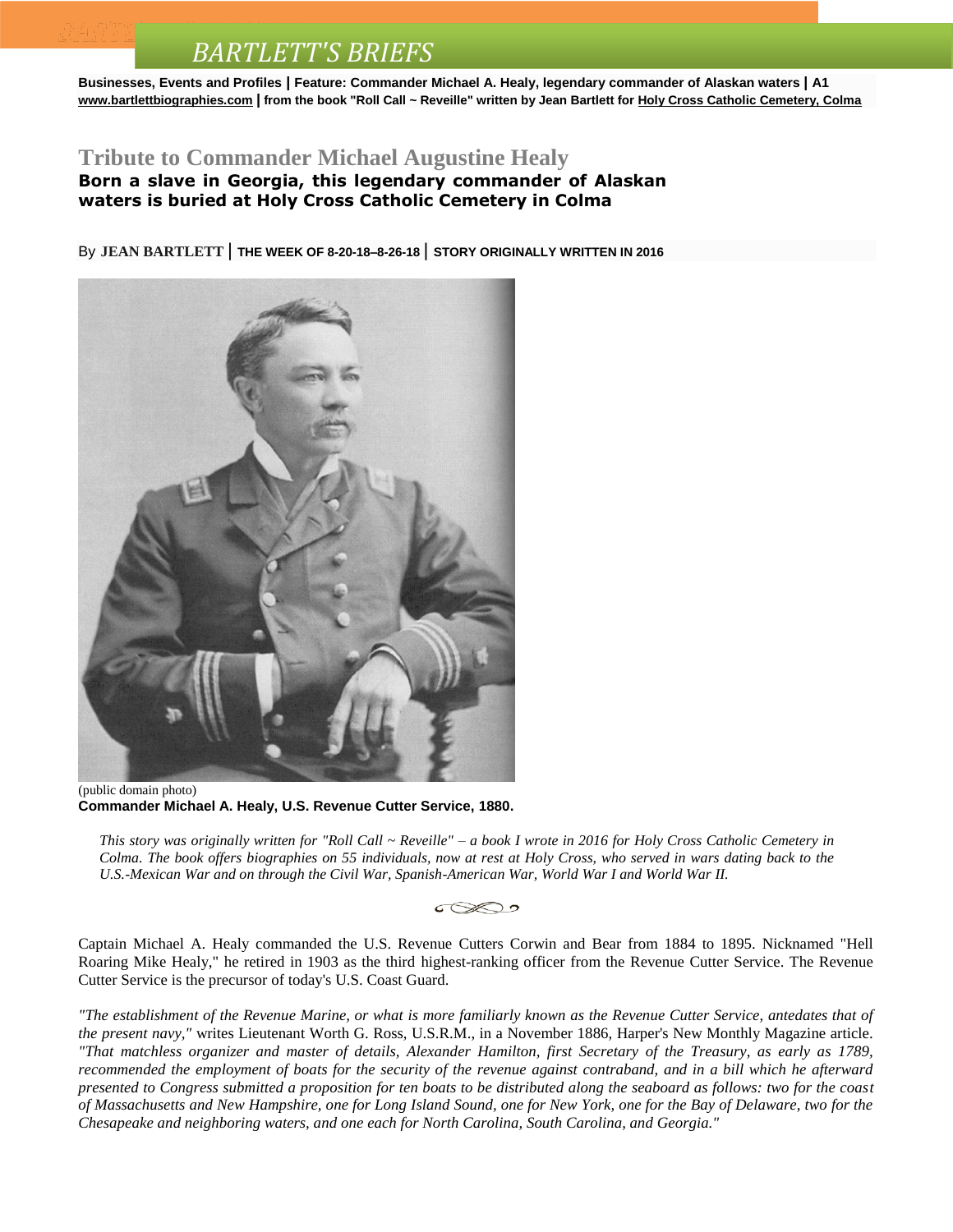## *BARTLETT'S BRIEFS*

**Businesses, Events and Profiles | Feature: Commander Michael A. Healy, legendary commander of Alaskan waters | A2 [www.bartlettbiographies.com](http://www.bartlettbiographies.com/) | from the book "Roll Call ~ Reveille" written by Jean Bartlett for [Holy Cross Catholic Cemetery, Colma](http://www.holycrosscemeteries.com/locations/colma.htm)**

The Lieutenant goes on to say that the corps grew in size and importance, and included among their duties was the suppression of piracy, which he noted had *"become common on account of the many adventurers attracted to American waters."*

During the Civil War, Michael Healy rose to the rank of officer on merchant vessels. In 1864, he applied and was subsequently appointed third lieutenant in the U.S. Revenue Marine on March 7, 1865. President Abraham Lincoln signed Healy's commission.

*"If the Revenue Service had known he was African American, there's no way they'd have let him be in command of white officers,"* said Dennis Noble, a retired Coast Guard senior chief in the 2009 published "Rescue Warriors – The U.S. Coast Guard, America's Forgotten Heroes" by David Helvarg.

Michael Healy was born in 1839 near Macon, Georgia. He was the fifth of ten children. His father, plantation owner Michael Morris Healy, was an Irish immigrant who came to Georgia to engage in cotton farming and was quite successful. His mother, Mary Eliza Smith Healy, was purchased by his father to work as a domestic slave. She was the daughter of a French-Spanish cotton baron and her mother was a slave from Mali. Healy's parents fell in love and married in Santo Domingo. Georgia did not recognize interracial marriages and all of their children by law were considered slaves and were not allowed to be educated in the South. At the age of 9 or 10, each child was sent North and the three oldest boys were sent to a Quaker school in Flushing, New York, and then on to Holy Cross College in Massachusetts.

In 1848, Healy was sent to join his older brothers at Holy Cross College. Two years later, both of his parents died within months of each other. James Augustine Healy, the eldest of the siblings who would go on to become the Bishop of Portland, Maine, realized that unlike the rest of the brothers and sisters, Michael was not interested in a formal education having run away from schools in Worcester, Montreal and Belgium. In 1855, James found his younger brother a spot as cabin boy aboard the clipper ship Jumna, bound for Calcutta from Boston. It was on this ship that Michael found his life's calling.

For the next 10 years, Healy, considered a "consummate seaman," sailed on merchant vessels, rising through the ranks. One year after he was appointed third lieutenant, he was promoted to second lieutenant and subsequently served as the junior officer on the Cutters: Reliance, Vigilant, Moccasin and Active. He made his first cruise to Alaska in 1868. In 1877 he obtained his first command of the Cutter Chandler, a command that lasted three years. In 1880 he was ordered to command the Rush and in 1884, he succeeded Captain C. L. Hooper as commander of the Cutter Thomas Corwin.

In 1886, Healy took command of the Cutter Bear covering the Territory of Alaska and the ship answered many needs. She served as court "where justice was dispensed swiftly but fairly." Her ship's surgeon provided medical care to all in the Territory – natives, prospectors, whalers, adventurers, missionaries. She carried mail, delivered supplies, transported Federal prisoners and other Territory "undesirables," while also conducting "soundings" to improve navigational charts of the region. To stop the ever-present plight of famine among the natives, Captain Healy imported reindeer from Siberia which he thought might also be used for clothing and transportation. Under Captain Healy's command his ship would be instrumental, many times, in saving the lives of commercial whalers trapped in the ice. Alaska natives called Healy's ship, "Healy's Fire Canoe."

Healy was legendary to all in the Territory for his unsurpassed knowledge of the Arctic, his extraordinary navigational skills, and his courage and readiness to get the job done. "Hell Roaring Mike Healy" was apparently also as brawling as the land and seas he covered. In June of 1896, Healy stood before a military court and was found guilty of seven charges, which included: conduct unbecoming an officer and a gentleman; tyrannous and abusive conduct to inferiors; conduct detrimental to discipline; placing a vessel in a perilous position while in an intoxicated condition, thereby endangering the lives and property under his command; drunkenness to the scandal of the Service.

By order of the Treasury Secretary, Healy was dropped to the bottom of the Captains' list and removed from the Service for a period of four years without pay. In 1900, he was given temporary command of the Cutter McCulloch and would follow that with commands of the Cutters Golden Gate and Hartley. In January of 1902, he was restored to his original position on the Captains' list and given command of the Cutter Thetis. After reaching the mandatory age of retirement at 64, Captain Healy retired from the service in September of 1903. The words he used to address his court-martial are still the words most used to define him.